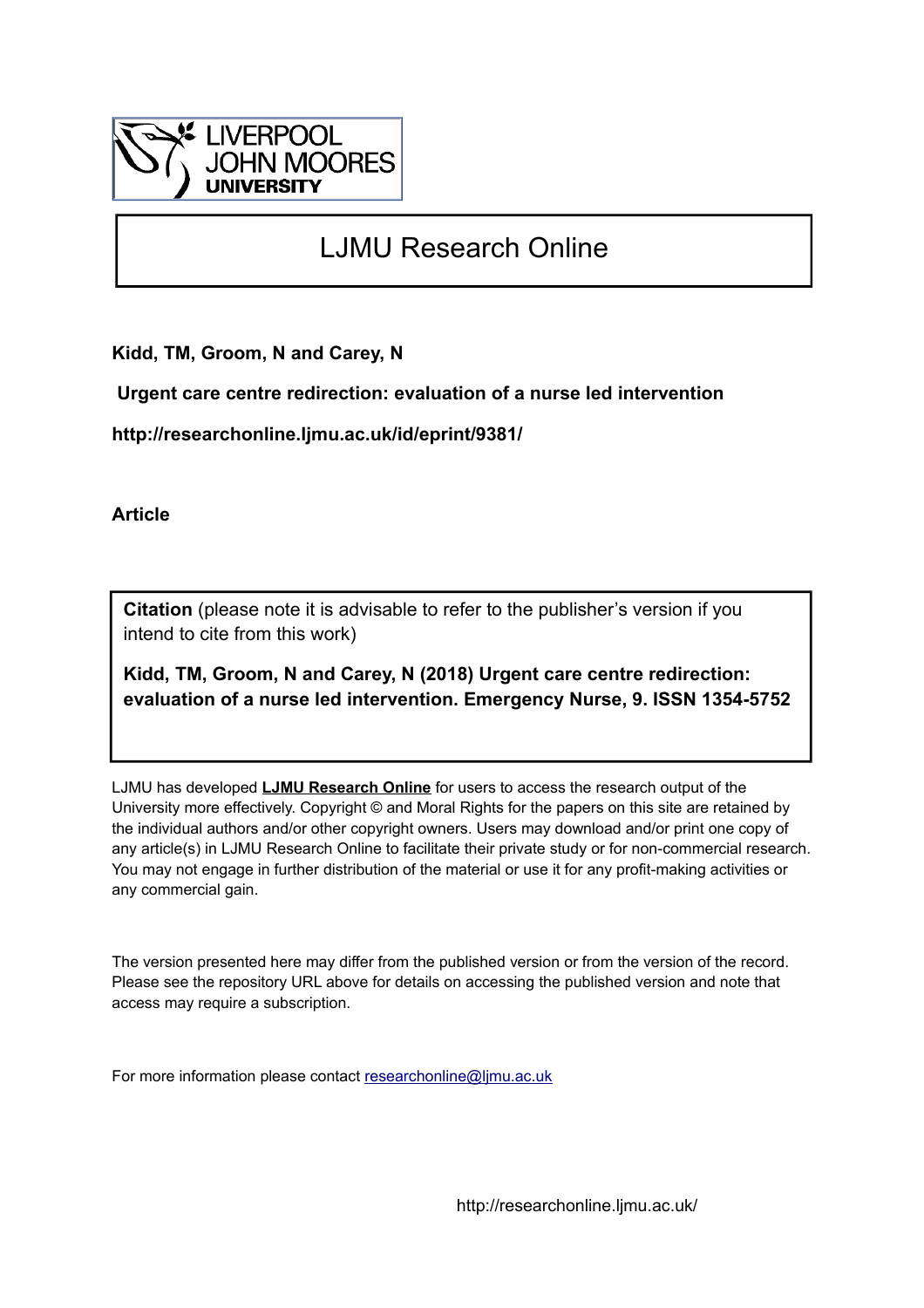# **Urgent care centre redirection: evaluation of a nurse-led intervention**

Nicola Groom, Advanced Nurse Practitioner, The Crouch Oak Family Practice, Addlestone, KT15 2BH

# [nicolasusangroom@gmail.com](mailto:nicolasusangroom@gmail.com)

Dr Tara Kidd, Research Fellow, School of Health Sciences, University of Surrey, GU2 7XH.

[tara.kidd@surrey.ac.uk](mailto:tara.kidd@surrey.ac.uk) 

Dr Nicola Carey, Reader, School of Health Sciences, University of Surrey, GU2 7XH

[n.carey@surrey.ac.uk](mailto:n.carey@surrey.ac.uk) Tel 01483 684512- **Corresponding author**

# **Keywords**

Urgent care centre; minor ailments; emergency care; patient redirection; service demand.

**Word count:** 2734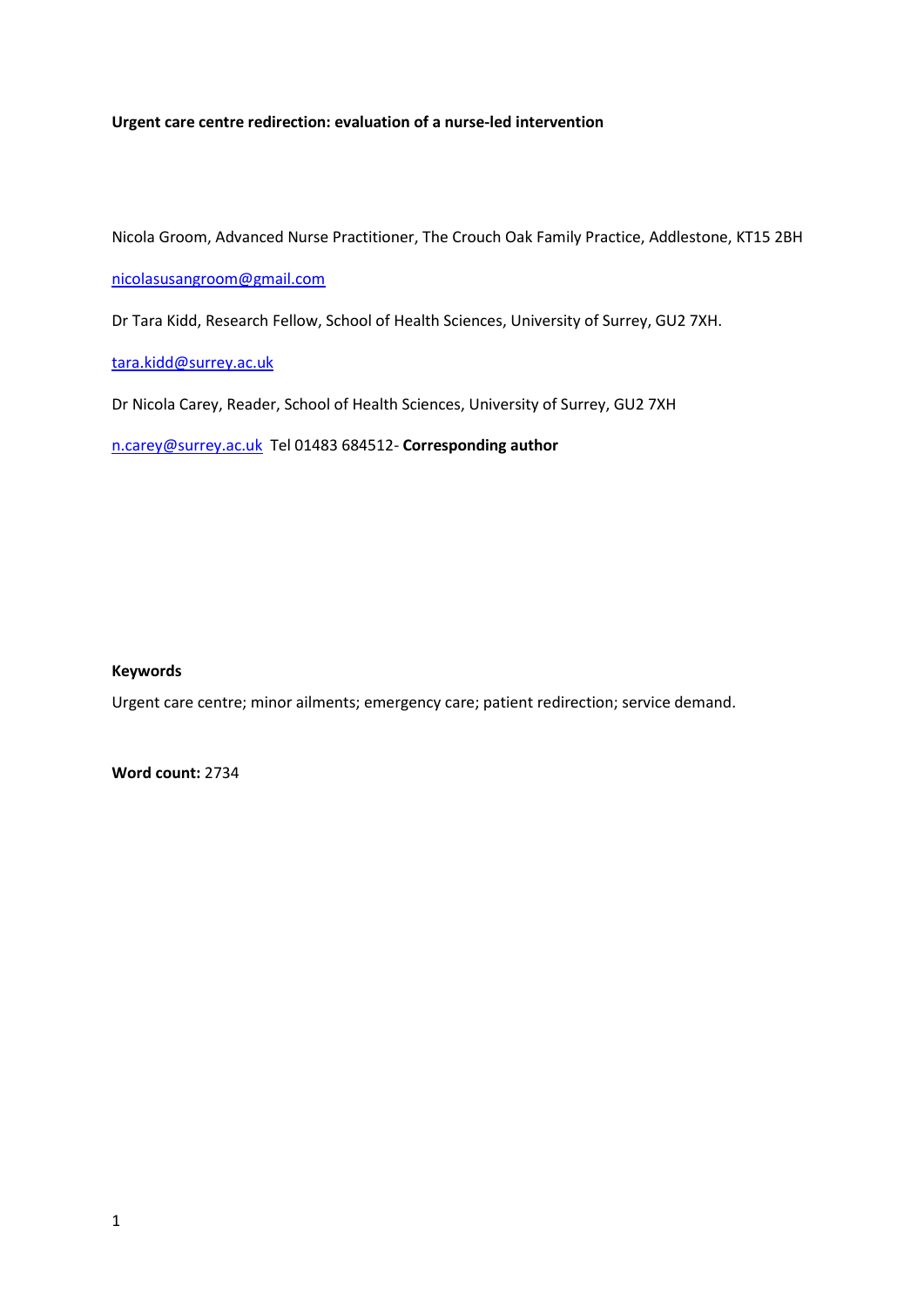#### **Abstract**

**Background**: Patient redirection can help reduce service demand by providing information about more appropriate services. There is no evidence available regarding the effect of nurse-led patient redirection in an urgent care centre setting.

**Aim:** develop and evaluate a nurse led patient self-care and redirection first (SCARF) intervention in an urgent care centre.

**Methods:** Adopting a prospective observational design, the intervention was delivered to an opportunity sample of patients attending a South London Hospital Urgent Care Centre, June-July 2014, evaluated through patient interviews 5-10 days after initial attendance.

**Results:** 118/1,710 people who attended the urgent care centre participated of whom 81 (69%) were redirected to other services (n=64) (e.g. pharmacist/ GP) or self-care at home (n=17) and 38 transferred to the emergency department. Of 110 (93.2%) participants who completed the questionnaire 97.2% were satisfied. Only 2 accessed different services to those recommended. 72.2% (n=85) reported they would not re-attend the urgent care centre for a similar condition.

**Conclusions**: Treating minor ailments in an urgent care centre is inefficient use of resources. A nurse led self-care and redirection intervention can help re-direct patients with minor ailments to more appropriate services. Further evaluation of the intervention on service demand and costs is required.

#### **Keywords**

Urgent care centre; minor ailments; emergency care; patient redirection; service demand.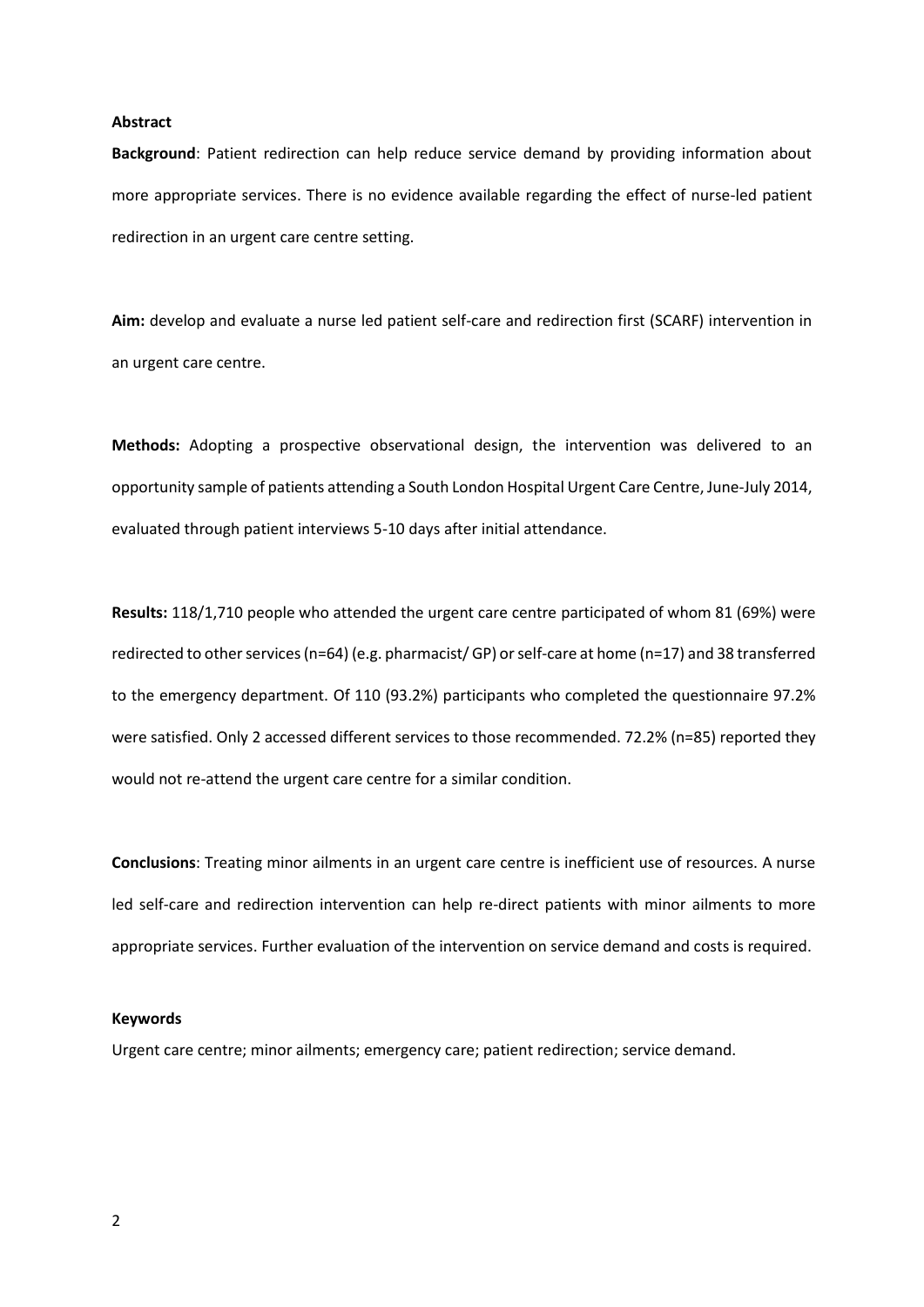#### **Introduction**

In the United Kingdom (UK) increasing demands on urgent and emergency health care services have caused significant concerns over the past decade (Addicott et al., 2013; NHS England, 2013). It has been estimated that the UK National Health Service (NHS) deals with 22.9 million attendances at Accident and Emergency (A&E) departments, Minor Injury Units (MIU), and Urgent Care Centres (UCC), costing approximately £13 billion per year (NHS England, 2017). These figures are expected to increase by 3% per annum (NHS England, 2017). However, a significant proportion of patients make use of services when there is no clinical need (Snooks et al., 2002) and there is a growing trend of attendance at A&E for treatment of minor ailments (Martin et al., 2002). Minor ailments can be defined as "common or self-limiting or uncomplicated conditions which can be diagnosed and managed without medical intervention"(Colin-Thomé, 2003). Estimates suggest that 40% of A&E attenders are diagnosed with a minor ailment and sent home without receiving any treatment (Health and Social Care Information Centre, 2016; Martin et al., 2002). Given that 26% of the NHS budget is spent on urgent and emergency care, this trend has become unsustainable(NHS England, Care Quality Commission, Health Education England, NHS Trust Development Authority, & England, 2014).

In order to reduce pressure on A&E departments a number of initiatives have been introduced that offer free same day access to a healthcare professional to anyone requiring help or advice about a healthcare problem (NHS England, 2013). Reforms have included the introduction of MIUs which have facilities to triage and treat injuries that do not require specialist investigations, and WICs that treat non-urgent cases e.g. minor illness, provide information on access to alternate NHS and social services as well as self-care advice (Land & Meredith, 2013). Recently WICs and MIUs have been amalgamated into UCCs, combining the functions of each in to one location, typically being co-located next to an A&E department (NHS England, 2013). However, these reforms have created complex systems, that often overlap with existing services causing confusion amongst service users about how, and / or where to access care appropriate to their needs (Addicott et al., 2013; Lattimer et al., 2010; NHS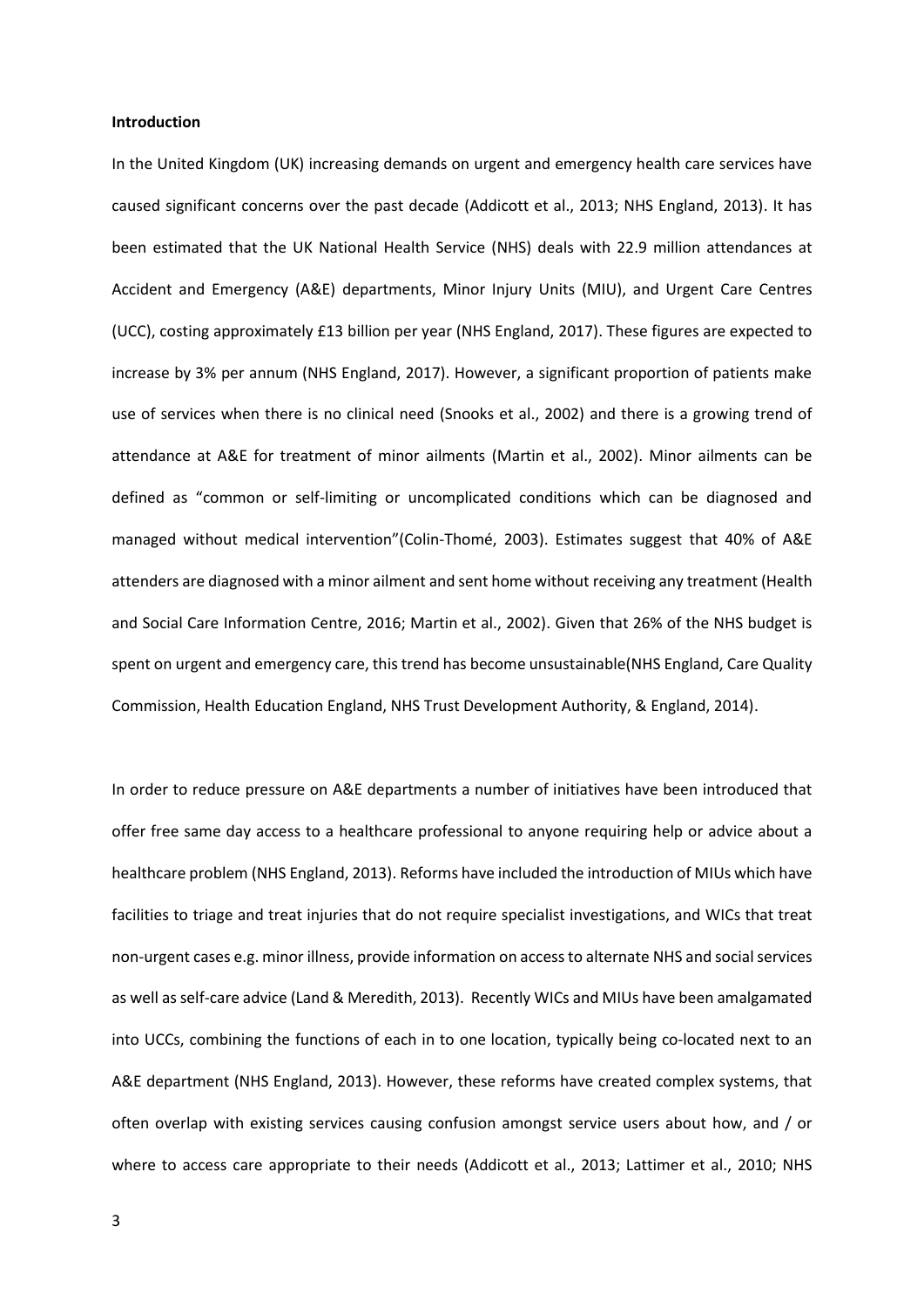England, 2013; Tan & Mays, 2014), with many people not knowing how to contact out of hours General Practitioner (GP) services (Land & Meredith, 2013).

Uncertainty about what service to use and ease of access are the most common reasons for seeking urgent and emergency care (Amiel et al., 2014). Patient redirection is gaining increasing recognition as an approach that can safely reduce service demand by providing information about more appropriate services and/or options for self-care (Begum, Khan, & Moss, 2015; Bentley, Thakore, Morrison, & Wang, 2017; Lacobucci, 2017; NHS England, 2016). However, to date redirection interventions have been led by either senior doctors or GPs and based in A&E departments. There is no evidence available regarding the effect of nurse-led patient redirection in an UCC setting. This is important given the constraints on doctor's availability, and increasing attendance at UCCs for treatment of minor ailments.

#### **Aim**

To develop and evaluate a nurse led patient self-care and redirection first **(SCARF)** intervention in an UCC

#### **Methods**

This prospective observational study was carried out in an UCC attached to a South London Hospital between June to July 2014. The UCC is co-located in an ED with a shared paediatric and adult waiting room between the UCC and A&E. For the purposes of this study, patients were redirected, by an ED trained nurse (>5 years' experience), when presenting with a complaint which could be dealt with either by a pharmacist or patient's registered GP, in line with the Pharmacy First minor ailment scheme (Department of Health, 2005). Patients were recruited over a period of 26 days (excluding weekends). These days and time were chosen in order to represent the normal daily working patterns of the UCC. These days and time were chosen in order to represent the 24 hours working pattern of the UCC. Full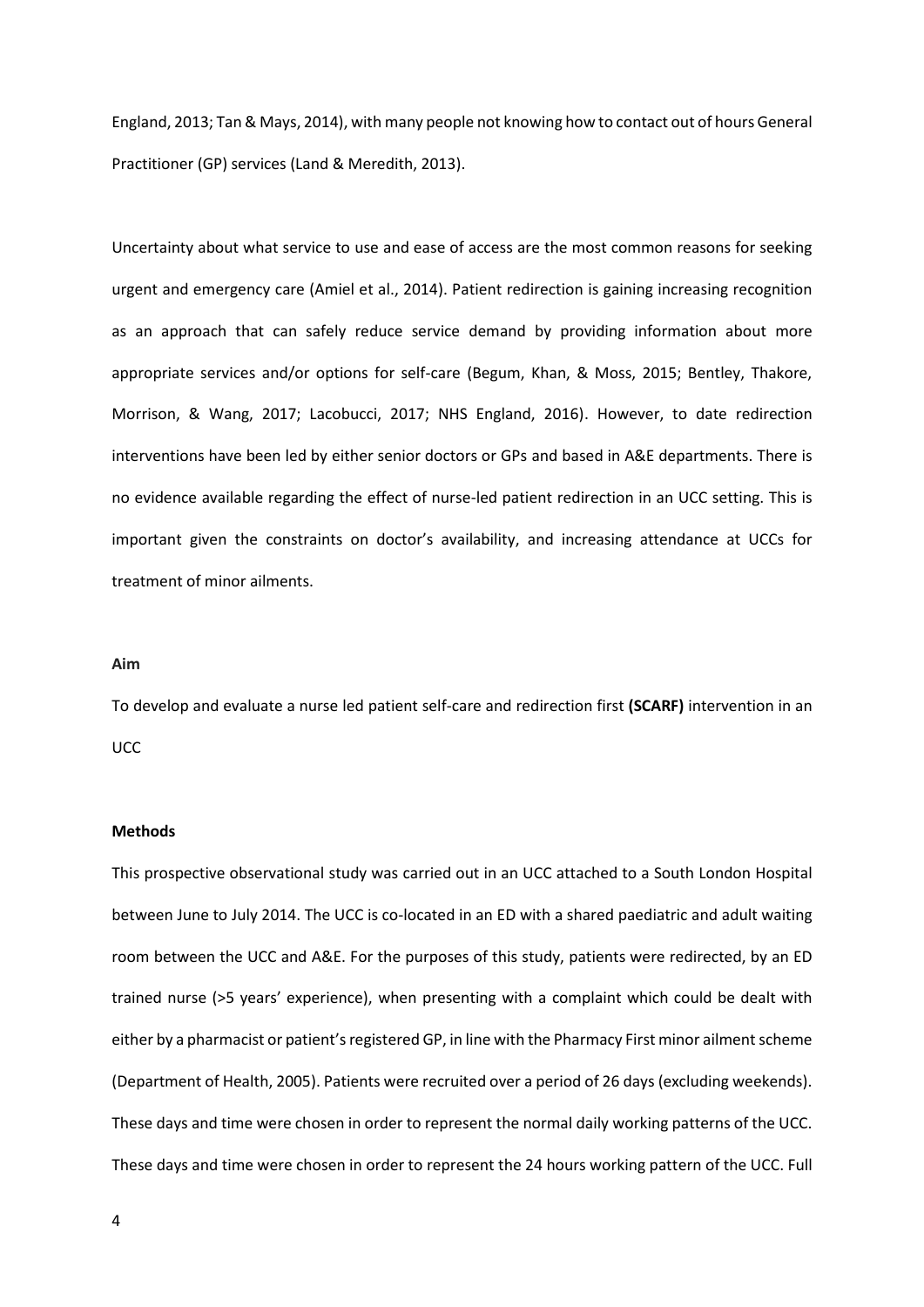ethical approval was not required as this project was deemed part of a service improvement initiative by the provider organisation (NHS Health Research Authority, 2017).

## **Sample**

Of the 1,710 patient who attended the UCC during the intervention period, 118 of those who were eligible consented and agreed to take part in the study (see figure 1). Follow up data was available for 110 of the 118 patients (1 declined to be contacted, 5 were non contactable, and no translator was available for 2 non-English speakers).

## *Insert figure 1*

Participants were >16 years presenting to the UCC with a minor ailment that met with Pharmacy First Criteria (see table 1) (Department of Health, 2005), were not pregnant and had an Early Warning Score (EWS) of zero. In addition to the Department of Health, these criteria were adopted as they were already approved in the local area and provided an acceptable framework to the provider organisation. Early warning scores are commonly used in hospitals to provide an objective measure of the severity of a patient's illness (Royal College of Physicians, 2012). Scores are based on measurements of temperature, systolic blood pressure, heart rate, oxygen saturation level, respiratory rate, oxygen use and neurological status. Typically it is recorded for each patient within 15 minutes on arrival at the UCC by a Health Care Assistant and used to determine if it is appropriate for them to be seen in the UCC. A score of 0 indicates a non-urgent case, and these patients return to the waiting room and are called in time order. All patients receiving a score of 0 were informed of the study and asked if they wished to participate. Any patient whose score is > 0 was further assessed by a nurse practitioner or Doctor to assess haemodynamic stability, and determine if they required immediate transfer to the ED or another specialist hospital. Patients were excluded if they attended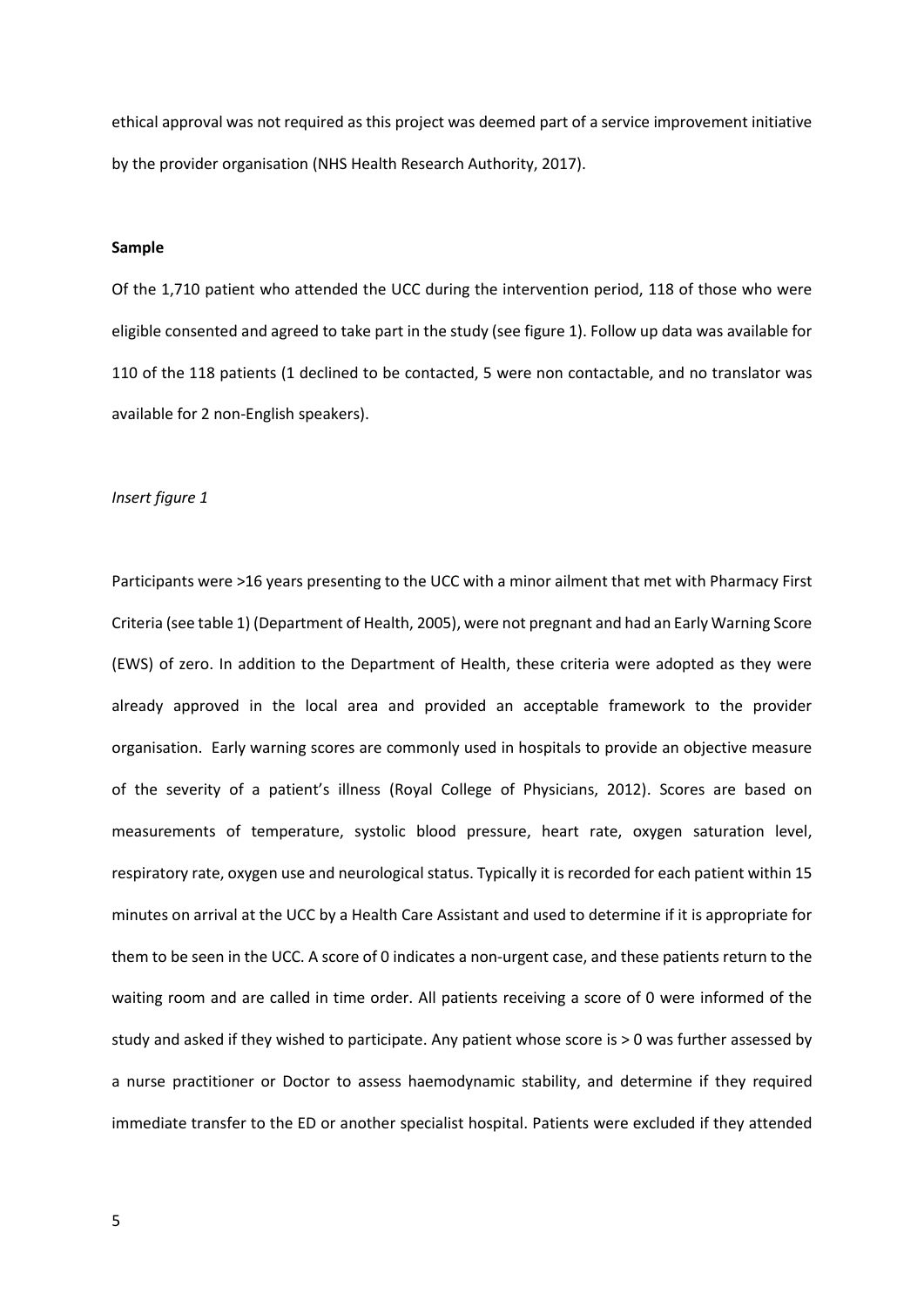with a minor injury, were brought in by an ambulance, were haemodynamically unstable, or required immediate transfer to the ED or another specialist hospital.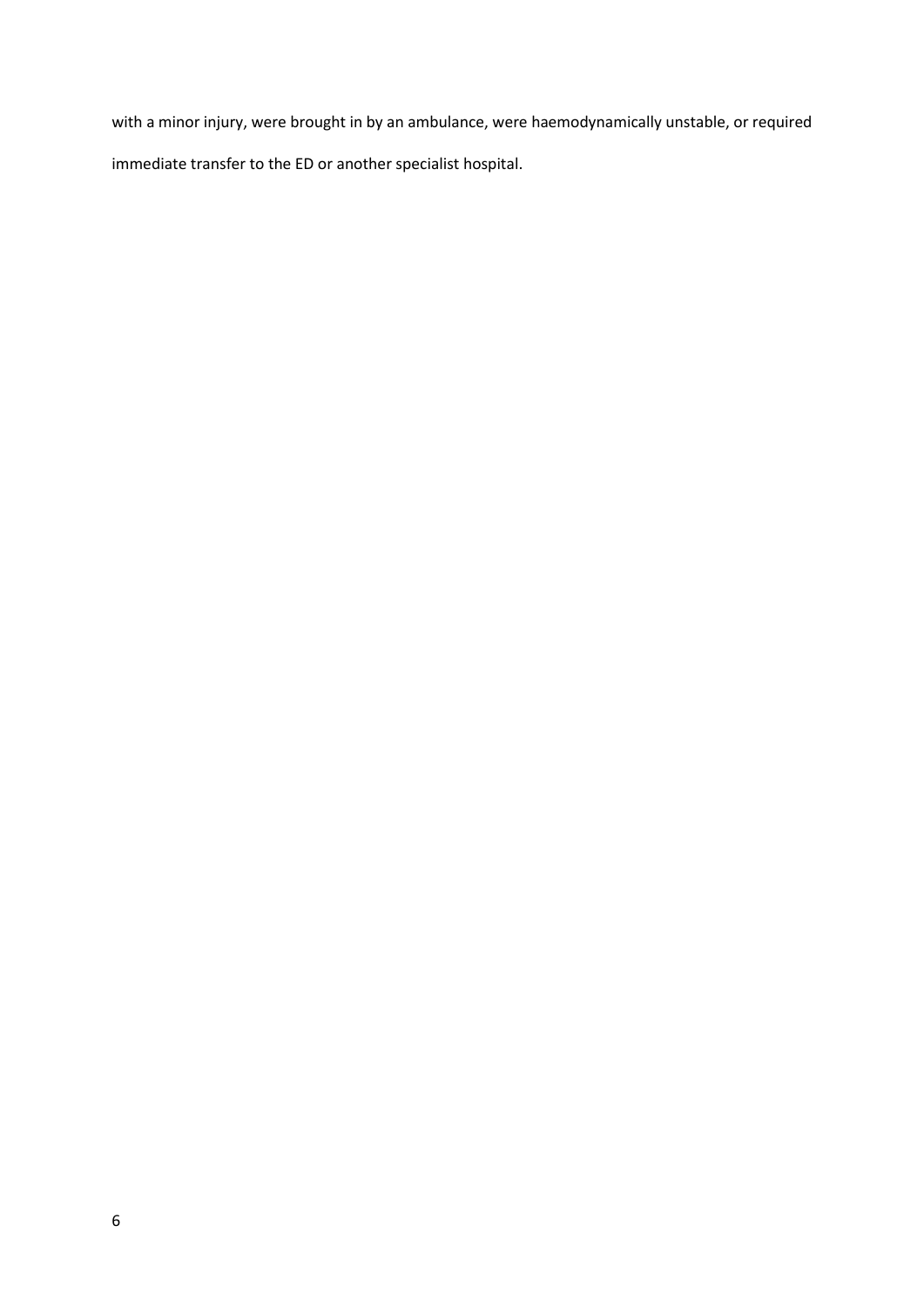# **Table 1: Minor ailments eligible for treatment under Pharmacy First scheme**

- Acne
- Athlete's foot
- Back pain (low) with no other complications
- Cold sores
- Conjunctivitis with no complications
- Constipation with no complications
- Contact dermatitis
- Diarrhoea with no complications
- Ear wax
- Known Haemorrhoids without complications
- Hay fever
- Head lice
- Insect bites
- Mouth ulcers
- Nappy rash
- Teething
- Toothache
- Vaginal thrush
- Uncomplicated common cold
- Warts and verrucae

## **S**elf **C**are and **R**edirection **F**irst **(SCARF) Intervention**

During the intervention, based on previous work in the area (Groom, 2011), all patients received standard care i.e. after they booked in at reception an Early Warning Score was determined based on assessment of their vital signs, outlined above, and undertaken by a HCA supervised by the **SCARF**  nurse, non-study participants were treated according to usual practice.

Following EWS assessment participants received information and advice from the designated **SCARF** nurse about their illness. The SCARF nurse was selected based on criteria of 5 years or more clinical triage experience and working in the ED. These criteria were selected as the SCARF nurse was responsible for a 5-10 minute consultation with each patient where information about their diagnosis, prognosis and management options and a patient information leaflet about their condition obtained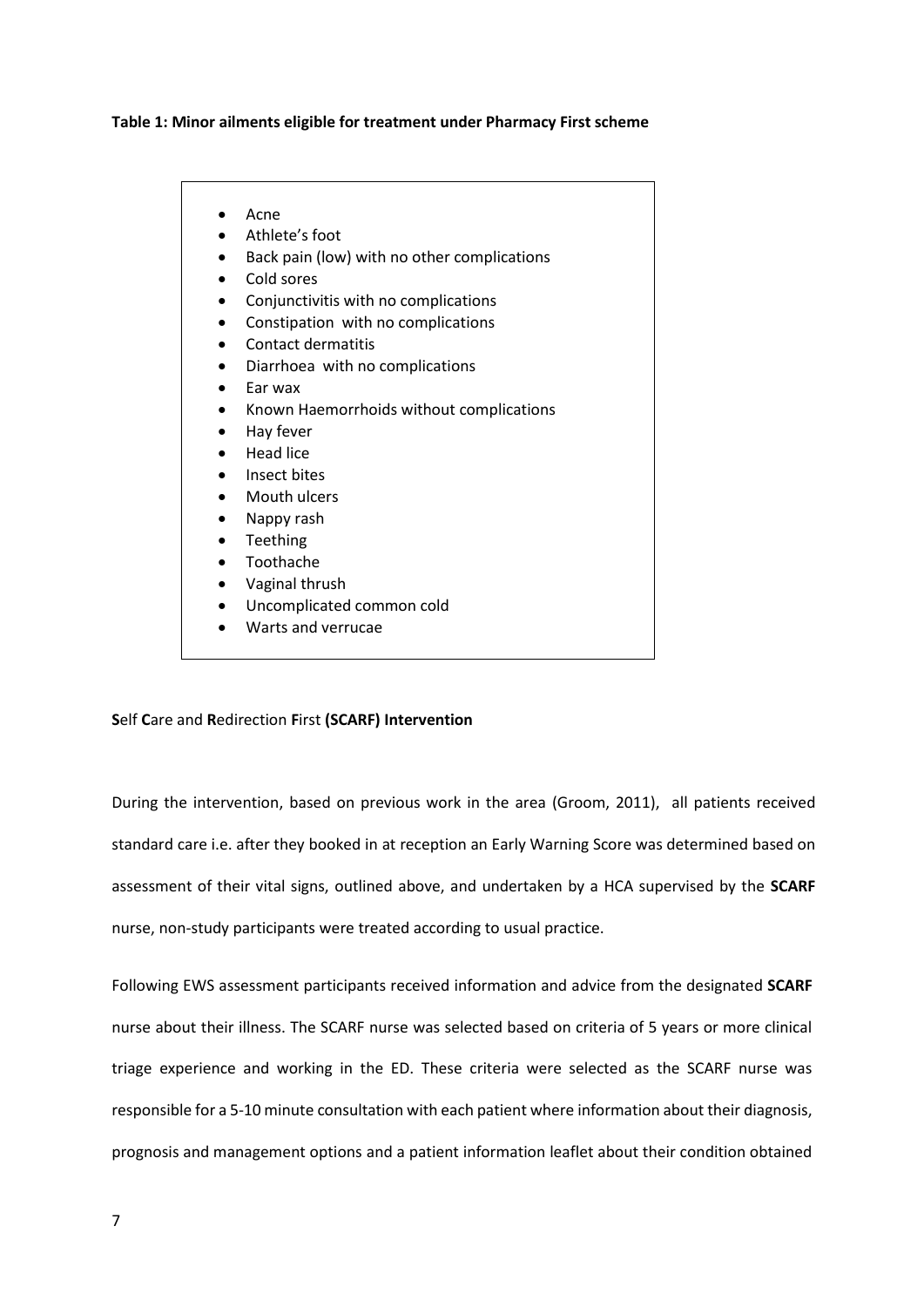from [www.patient.co.uk.](http://www.patient.co.uk/) Information was provided on the suitability of accessing care via an UCC, and other more suitable service options i.e. GP appointment, pharmacy or that the condition was selflimiting and no treatment was required. They then received an information leaflet about Pharmacy First leaflet containing details about where they could obtain medication or advice in the future regarding their condition. The aim was to redirect patients, who's presenting complaint and request for care via the UCC was inappropriate, to either a GP, pharmacist, other more appropriate healthcare provider or encourage them to self-manage their condition.

#### **Follow-up**

Participants were initially contacted 5 days after their initial UCC presentation by telephone.

#### **Data collection**

Demographic information was collected at the initial UCC presentation and follow up.

## *Service utilization*

Patients were asked if any additional services had been accessed for management of their original presenting complaint (i.e. GP, pharmacist, another UCC, ED, dentist, complementary/ alternative practitioner), the reason for attendance (i.e. participants were asked to indicate who advised them to attend the above healthcare professional including UCC nurse; GP out of hours service; other medical personnel; friend/ relative; internet webpage, or self-referral), and their opinions regarding future service utilisation.

#### *Patient feedback*

Patient satisfaction and acceptability of the intervention were explored as part of patient feedback during the telephone interview.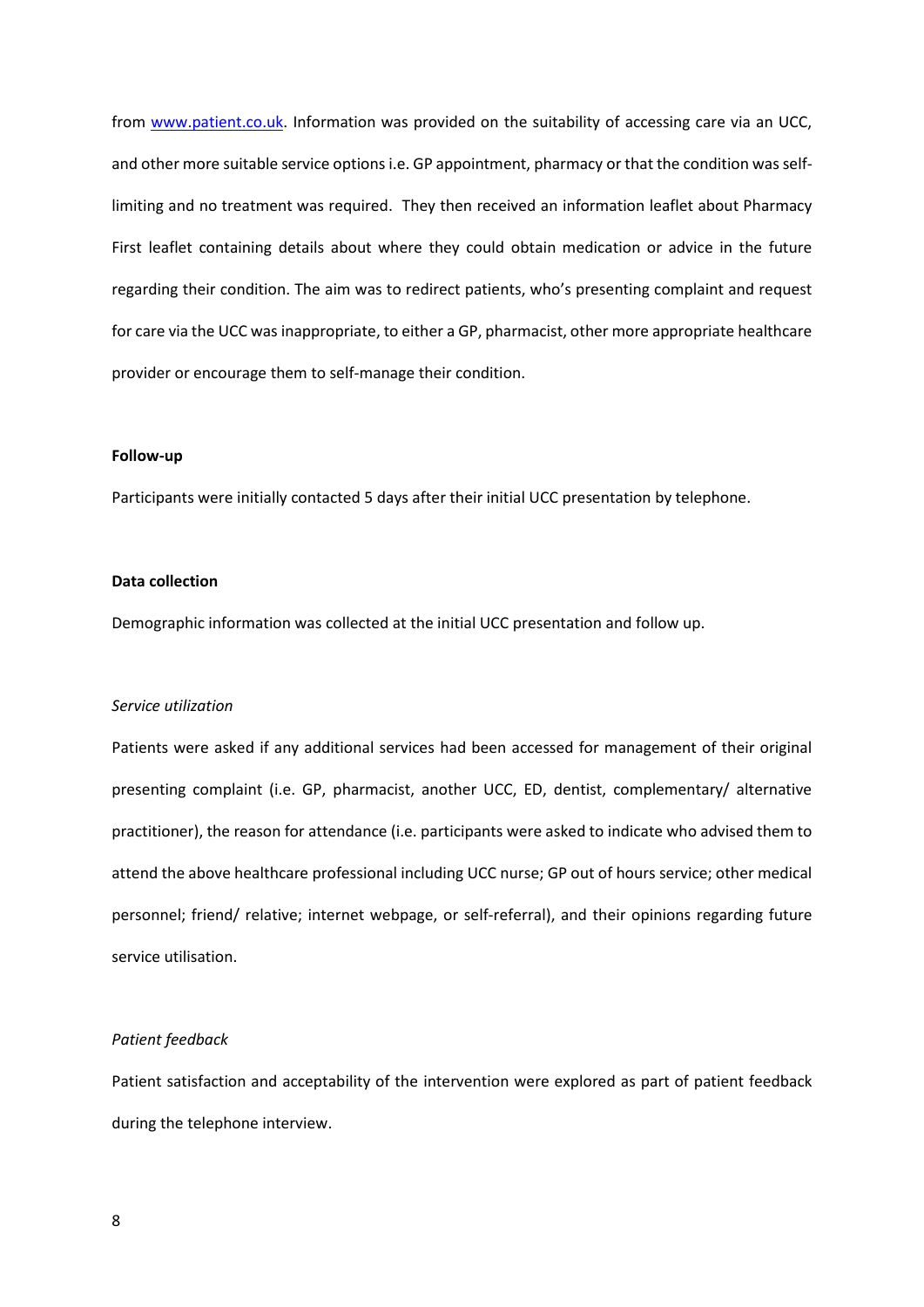#### **Data analysis**

Microsoft excel© and SPSS version 23 (SPSS Inc., Chicago, IL,USA) were used for data analysis. Descriptive statistics were used to describe the demographic nature of the sample. Free text comments were categorised and independently reviewed by a second researcher. Chi-square was used to explore the difference between demographic variables and service utilization following the intervention.

## **RESULTS**

Participants were aged 16-73 years, the majority of whom were younger than 50 years of age (88.2%), single (44.9%) and of diverse (non-white British) ethnicity (70.2%) (see table 2 for an overview of patient characteristics from the UCC). Nearly all participants were registered with a GP (98.3%). The mean length of time from initial presentation to discharge was 22 minutes (range 5-54 minutes). Average time from booking to being seen by the nurse was 14 minutes, (range 1-50 minutes), and 8 minutes from **SCARF** consultation to discharge (range 1-20 minutes).

In total, 81 of the 118 patients who consented to participate were diverted to other services or for self-care at home (64 patients were diverted and 17 were sent home for self-care). The remaining thirty-seven were transferred to Major/Resuscitation in the nearby ED following initial assessment and were excluded from the intervention.

Of those 81 patients who were diverted; 37 were female and 43 were male; 37 were 16-30 years of age, 38 were 30-60 years of age and 5 were ≥61 years of age.

Of the 68 patients who were referred to another service, 50% were referred to their GP, 49% were redirected to a pharmacy and 1% were redirected to a dentist.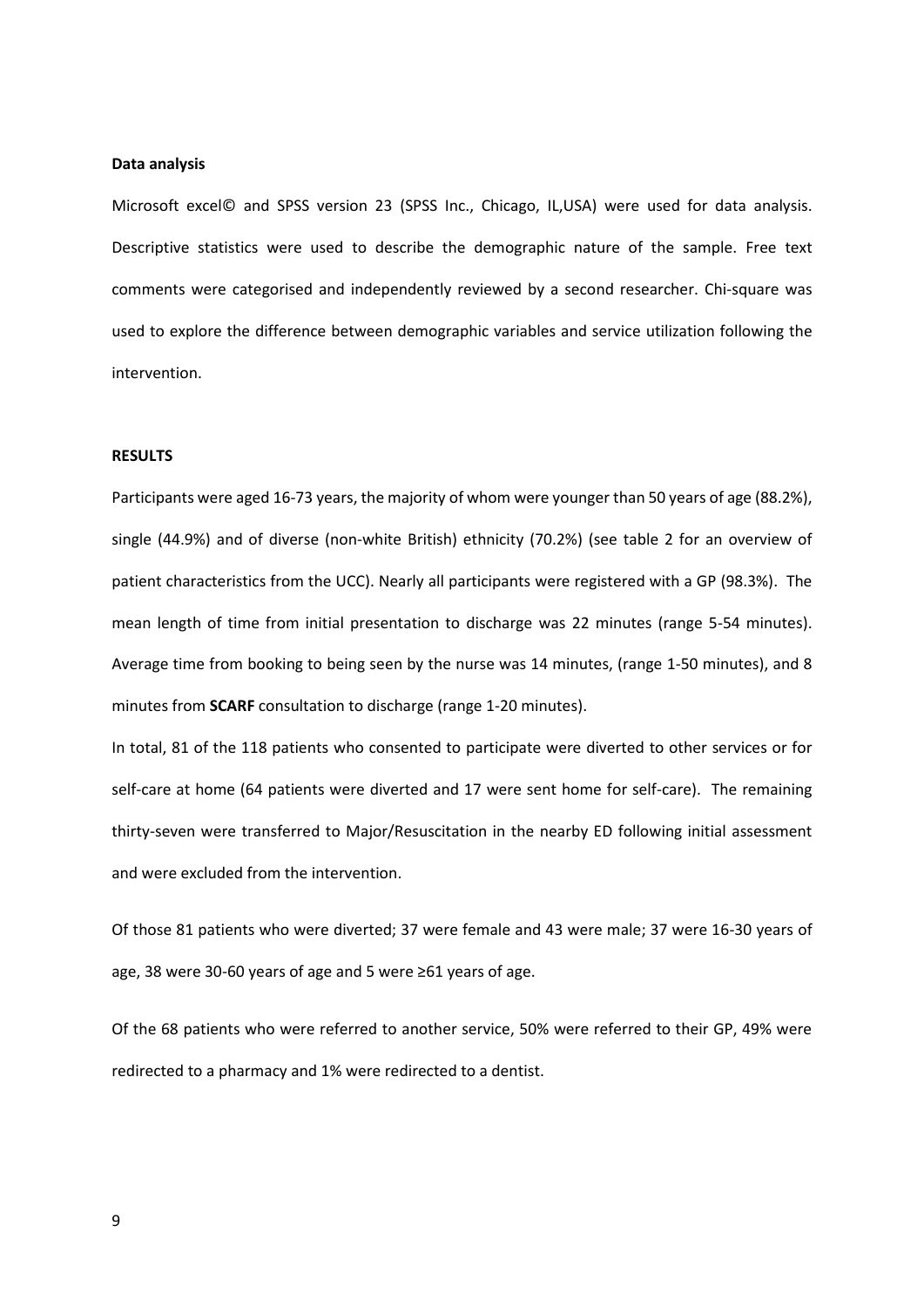# **Table 2: Patient Characteristics from the UCC**

| <b>Sex</b>                                                             | n              | %     |
|------------------------------------------------------------------------|----------------|-------|
| Male                                                                   | 63             | 53.4% |
| Female                                                                 | 55             | 46.6% |
| Age                                                                    |                |       |
| $≤30$ years                                                            | 52             | 44.1% |
| 31-50 years                                                            | 52             | 44.1% |
| >51 years                                                              | 14             | 11.8% |
| Marital status (14 missing data 11.9%)                                 |                |       |
| Single                                                                 | 53             | 44.9% |
| Married                                                                | 29             | 24.6% |
| Co-habiting                                                            | 22             | 18.6% |
| Ethnicity                                                              |                |       |
| <b>White British</b>                                                   | 34             | 29.8% |
| White Other                                                            | 24             | 20.3% |
| Asian                                                                  | 24             | 20.3% |
| <b>Black African</b>                                                   | 12             | 10.2% |
| <b>Black Caribbean</b>                                                 | 8              | 6.8%  |
| Other non-specified mixed race                                         | 9              | 7.6%  |
| <b>Black other</b>                                                     | 7              | 5.9%  |
| <b>Registered with General practitioner</b>                            |                |       |
| Yes                                                                    | 116            | 98.3% |
| <b>No</b>                                                              | $\mathfrak{p}$ | 1.7%  |
| Service utilization following SCARF intervention                       |                |       |
| Referred to majors area of adjoining Accident and Emergency Department | 37             | 31.4% |
| <b>General Practitioner</b>                                            | 30             | 25.4% |
| Pharmacy                                                               | 27             | 22.9% |
| Advised to self-manage condition at home                               | 17             | 14.4% |
| Dental                                                                 | 4              | 3.4%  |
| Others (i.e. Genitourinary medicine)                                   | 3              | 2.5%  |

# *General Practitioner redirection*

Clinical presentations of the 30 participants who were redirected back to their GP, 7 of whom were already undergoing treatment for the same condition with their GP, included ear wax (n=7), long-term back pain (n=6), dermatological issues (n=5) and requests for repeat medication (n=5), dressing change (n=4), or review of long-term condition (n=3).

# *Pharmacy redirection*

Of the participants (n=27) who were redirected to the pharmacy, 9 presented with medication queries, 5 with diarrhoea and vomiting, 3 with blisters, dry skin or athletes foot, 2 with a mouth ulcer, 1 with constipation and 1 with an insect bite.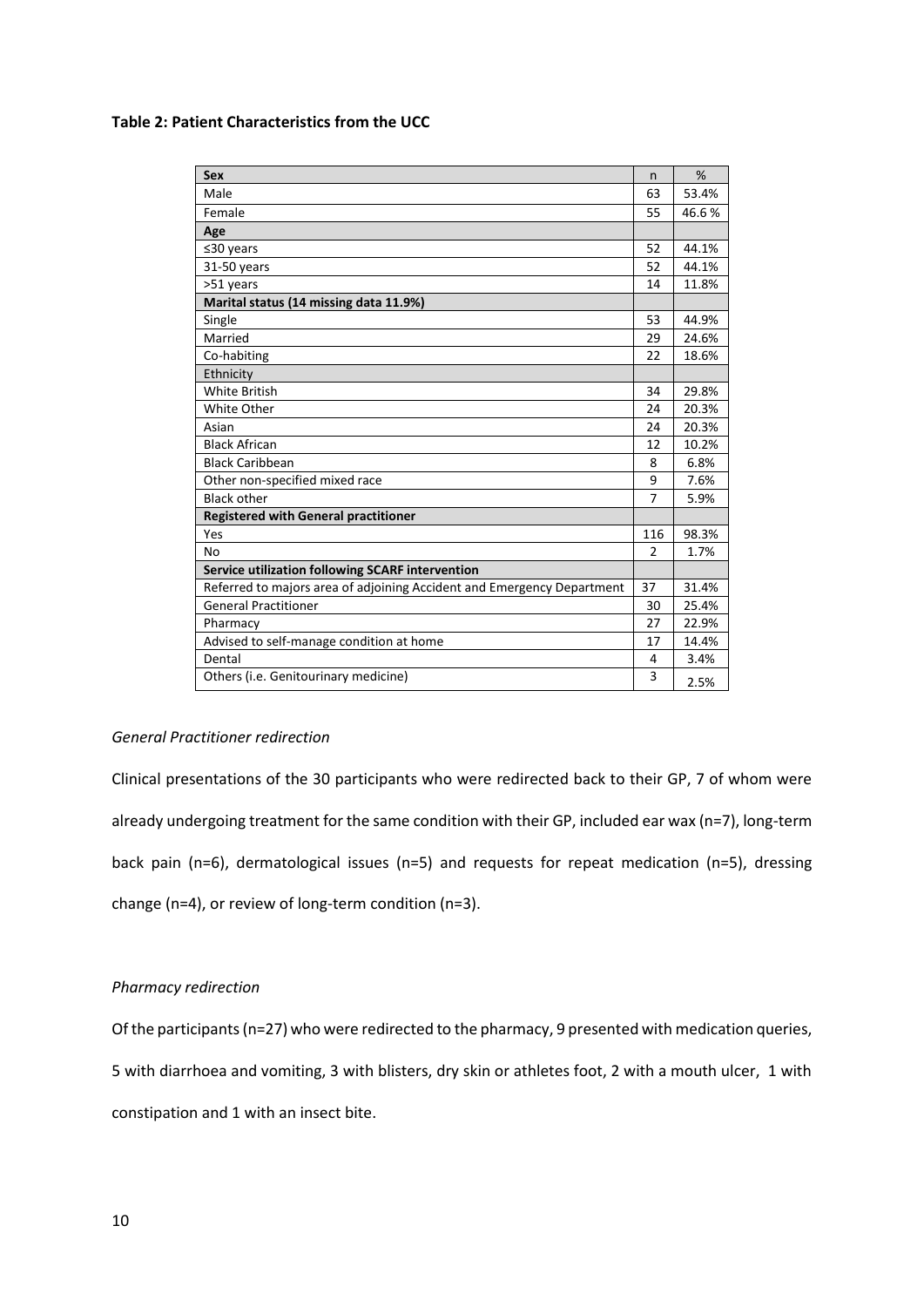## *Self-care*

Of the 17 patients who were advised to self-manage their condition at home 6 presented with a minor finger cut, 3 with either a stubbed toe, rib pain or foot abrasions, and one requesting ring or splinter removal, all of which did not require treatment.

# **Age, sex and marital status on service utilisation**

Using Chi square we found there was a trend towards younger age and service utilization, but this was not to a level of statistical significance (p>0.05). Sixty five percent of patients who were advised to self-manage their condition at home were age  $\leq$  30 years. Sex, marital status, and ethnicity were similarly not found to have any significant effect of service utilization following the **SCARF** intervention  $(p>0.05)$ .

## **Follow up**

Responses were received from 93.2% (110/118) of those who agreed to participate in the **SCARF** intervention.

## *Additional service use for original presenting complaint*

Of the 64 participants who were diverted to other services, 24 (37.5%) visited their GP, 19 (29.7%) a pharmacy, 2 (3.1%) a Walk-in-centre and one (1.6%) the dentist. Eighteen (28.1%) people did not access any additional healthcare for their original presenting complaint.

The majority (n-62, 97.0%) reported that their decision to access the above services was based on the advice they received from the nurse during the **SCARF** intervention. Only 2 (3%) participants, who reported that their symptoms had changed or worsened, accessed services using a different healthcare provider than the one recommended during the **SCARF** intervention.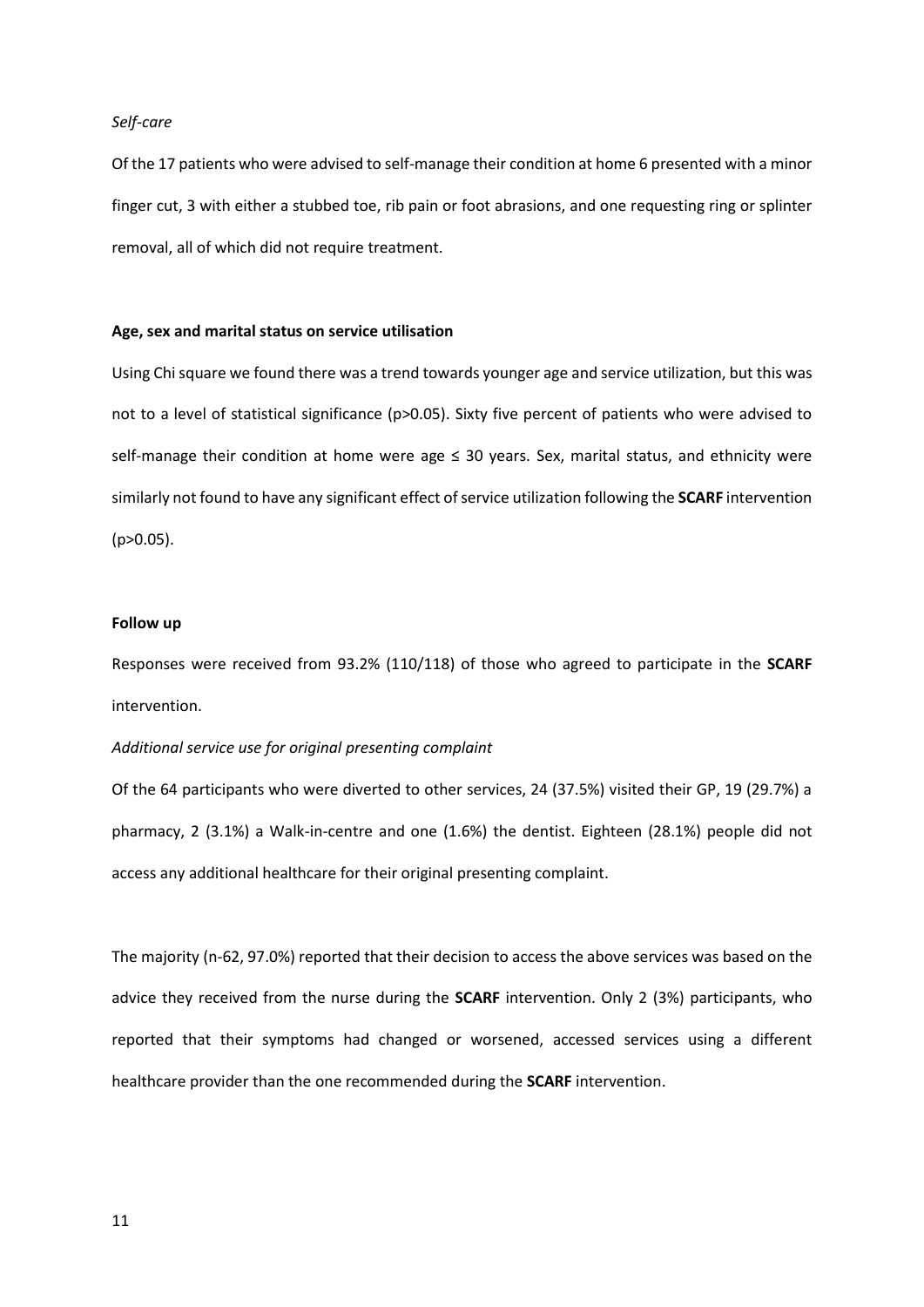#### *Future service utilisation*

The majority (72.2%, n=85) of respondents reported that they would not attend the UCC if they experienced a similar complaint in the future, suggesting that they would either attend their GP  $(n=47)$ , pharmacy  $(n=21)$ , self-care  $(n=13)$ , a practice nurse  $(n=2)$  or sexual health clinic  $(n=2)$ .

## *Acceptability and satisfaction of the SCARF intervention*

Of the 110 respondents, 107 (97.2%) patients reported that they were satisfied with the **SCARF** intervention and service received. Reasons for lack of satisfaction included requests for repeat medication (n=1), and consultation with a doctor (n=1).

#### **Discussion**

To our knowledge, this is the first UK based study, informed by SQUIRE guidelines for reporting (Ogrinc G et al., 2015) to develop and evaluate a nurse-led intervention to help to re-direct patients with minor ailments away from UCC to more appropriate services or to self- care at home.

Our results indicate that the **SCARF** intervention, delivered by an experienced ED nurse, in the UCC helped inform patients' current and future choices about which services to use. It is likely therefore, that similar interventions aimed at improving patients knowledge about service provision and treatment options could potentially reduce the demand and sustainability issues associated with urgent and emergency care (Addicott et al., 2013; Berchet, 2015) and support the UK government's targets for NHS reform (Keogh, 2013; NHS England, 2013; NHS England et al., 2014).

Our study builds on previous work in this area (Begum et al., 2015; Bentley et al., 2017; Lacobucci, 2017; NHS England, 2016): in addition to being based in an UCC and delivered by a nurse, the **SCARF** intervention also provided the opportunity to provide advice about self-care. Enabling patients to selfcare means they will feel more empowered to manage their own healthcare needs if a similar situation arises in the future (Tang, Funnell, Brown, & Kurlander, 2010). Correspondingly, we found that patients reported that they would not come back to the UCC if they had similar symptoms. This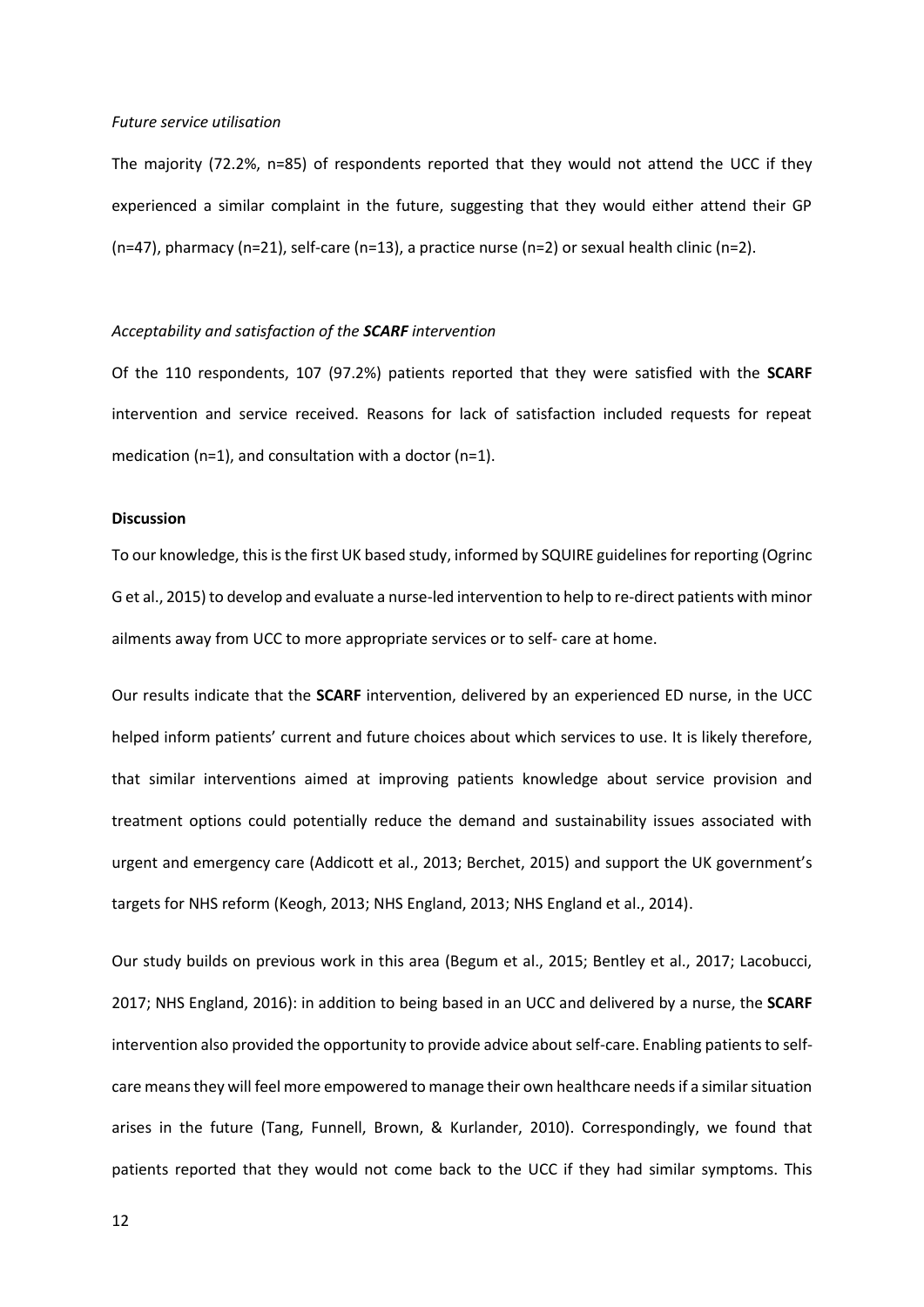approach fits in with the 5 year forward plan for urgent and emergency care (NHS England et al., 2014). Furthermore, patients found this very acceptable with 97 % reporting they were satisfied with the treatment they received.

In light of our data, we would also recommend the inclusion of a pharmacy as part of the UCC model as pharmacists could provide an important role in self-care. This is in line with NHS England who has already begun working to embed pharmacy into NHS UCC for those who need urgent repeat prescriptions and treatment for urgent minor ailments and common conditions (Keogh, 2013; NHS England et al., 2014). Preliminary evidence has shown that pharmacy based minor ailment schemes in hospitals can reduce demand on urgent and emergency care departments, but deliver similar health related outcomes at much lower costs (Watson et al., 2015). Embedding pharmacists in the UCC has the potential to bring about real practical long-term change in urgent and emergency services.

However, encouraging provider organisations to incorporate such changes in to their services may require financial incentive. The DH has proposed payment system reforms for urgent and emergency care that move away from payment by results, and use monetary incentives for aspects of care that incorporate best practice tariffs to planned care, or care away from UCC and emergency departments (NHS England, 2013). There are also plans to enhance the 111 service by allowing access to people's medical records, and giving service users the chance to speak directly to a nurse, doctor or other healthcare professional to provide the help and advice they need (NHS England, 2013). The proposed improvements for 111 also outline how the future system will be able to directly book a call back or an appointment with a GP and identify which urgent or emergency care facility can best deal with the problem. However, this has yet to be implemented and evaluated.

## **Limitations**

The results of this study must be interpreted with caution. Firstly, as the focus was explore acceptability and feasibility of the nurse led intervention it was delivered over a relatively short

13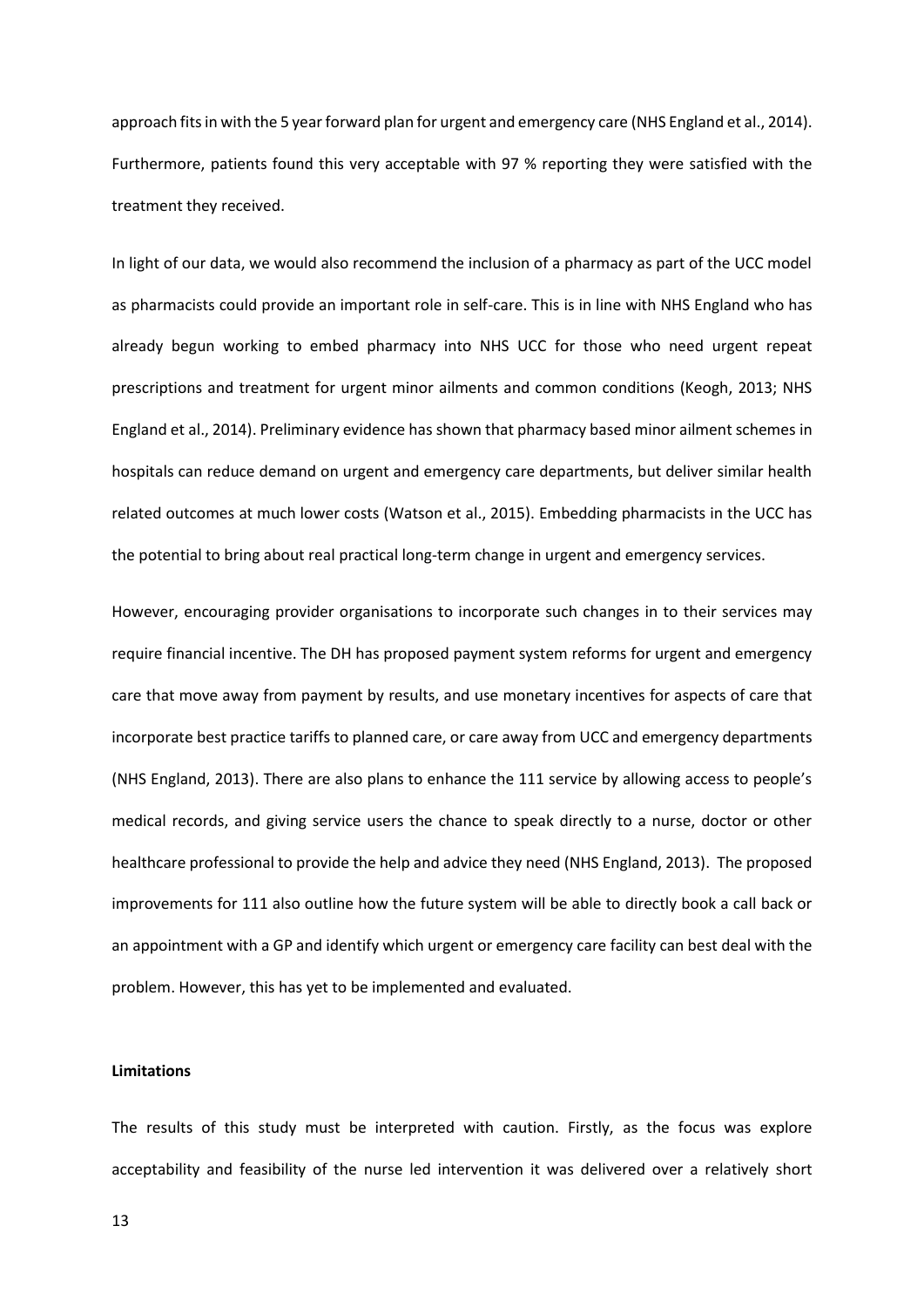duration (2 months); consequently, further longer term evaluation is required as a next step. A large proportion of those who were eligible also declined to participate. This may have been caused by a lack of readily available information. Although we sought permission to publicise the study in the waiting area prior to its commencement; the emergency department, with whom this space was shared, opposed the provision or display of study information in the waiting room. It is likely that increasing awareness may increase participation rate in future work.

The criteria used for diagnosing a minor ailment, also a requirement of approval by the provider organisation, may have hindered recruitment. For example, only minor ailments on the Pharmacy first list were included (Table 1), but this list is not exhaustive meaning a number of minor ailments were excluded unnecessarily. Additionally, misleading patient complaints were a common reason for patients being excluded, for example menstrual pain was recorded on the system as "abdominal" pain and hence patients were no longer eligible for inclusion. However, this could be addressed with improved clarity regarding the presenting complaint during initial patient registration.

We are therefore unable to determine whether patients that agreed to participate differed significantly from those that declined. Despite this, the intervention was acceptable to the majority of those who participated, and no safety issues were identified.

#### **Conclusion**

Increased attendance at urgent and emergency care services is a global issue. Treating minor ailments in an urgent care centre is an inefficient use of human and financial resources. A nurse led self-care and redirection intervention can help re-direct patients with minor ailments to more appropriate services. However, more work is needed to evaluate the longer term impact of the **SCARF** intervention on service demand and costs.

14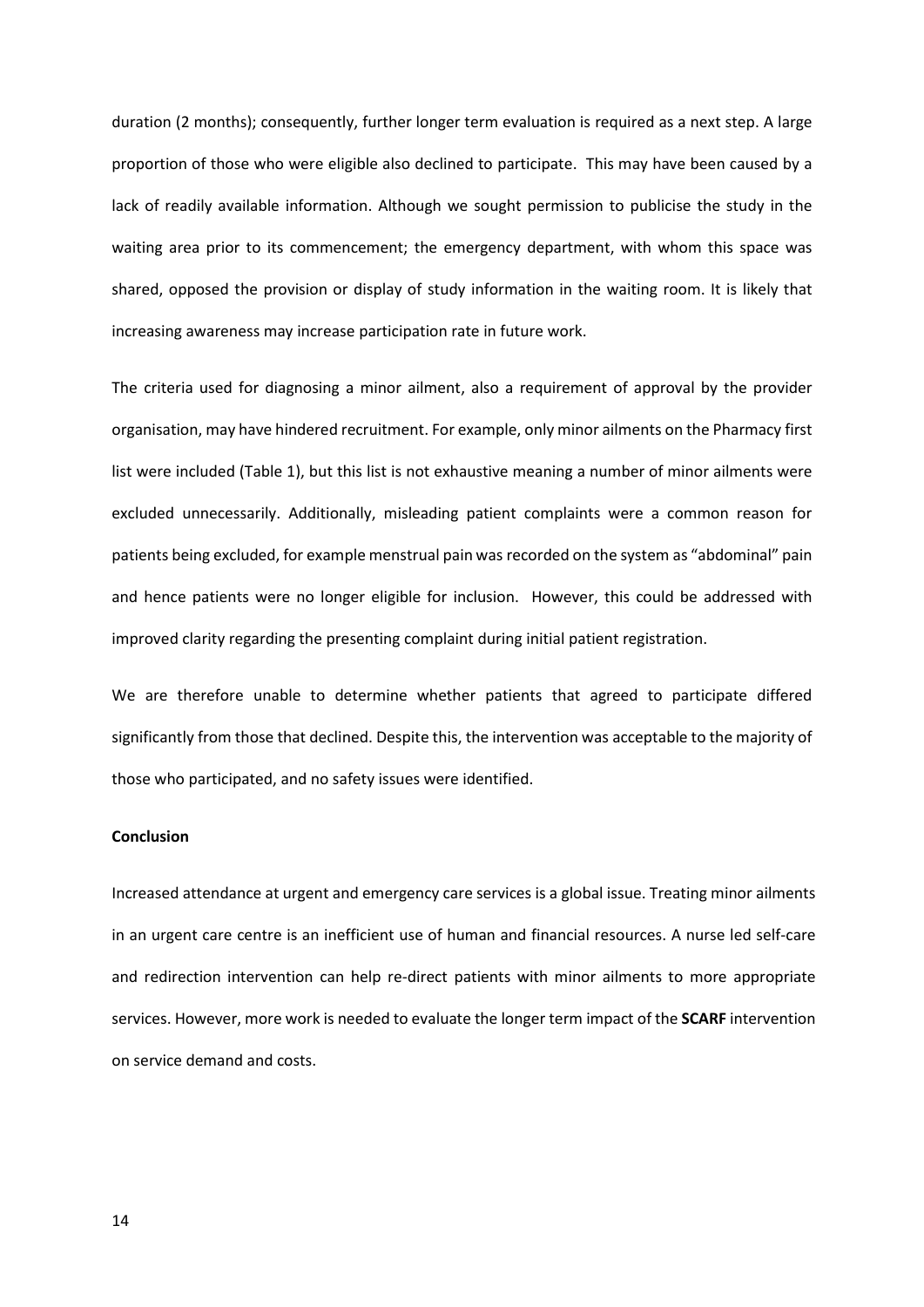# **Acknowledgments**

This project was funded by a grant from Health Education Kent, Surrey and Sussex and supported by University of Surrey. The authors thank Mr Peter Williams, University of Surrey for advice and statistical support. We are grateful to the provider organisation (Virgin Care) who supported this project and the nurse who delivered the SCARF intervention. Many thanks to all those who participated in this study.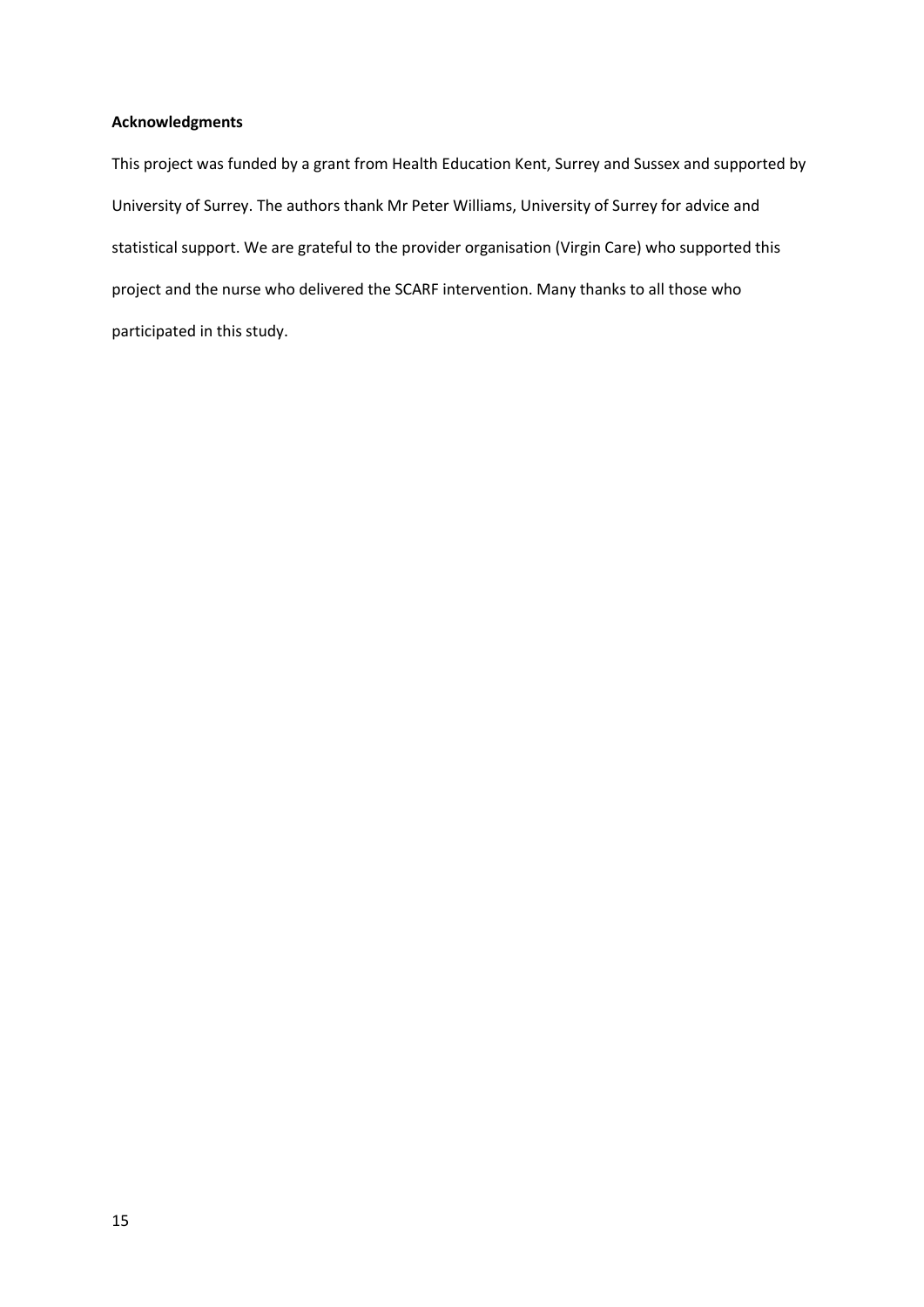# **References**

- Addicott, R., Buck, D., Goodwin, N., Harrison, T., Ross, S., Sonola, L., . . . Curry, N. (2013). *Transforming our health care system*. The King's Fund.
- Amiel, C., Williams, B., Ramzan, F., Islam, S., Ladbrooke, T., Majeed, A., & Gnani, S. (2014). Reasons for attending an urban urgent care centre with minor illness: a questionnaire study. *Emergency Medicine Journal*[, http://dx.doi.org/10.1136/emermed-2012-202016.](http://dx.doi.org/10.1136/emermed-2012-202016)
- Begum, F., Khan, H., & Moss, P. (2015). Evaluation of GP-lead service to identify and re-direct patients from A&E to primary care services. *Royal College of General Practitioners Conference 1-3rd October, SECC Glasgow*.
- Bentley, J. A., Thakore, S., Morrison, W., & Wang, W. (2017). Emergencty Department redirection to primary care: a prospective evaluation of practice. *Scottish Medical Journal*, DOI: 10.1177/0036933017691675.
- Berchet, C. (2015). Emergency care services: trends, drivers and interventions to manage the demand. *OECD Health Working Papers*(83), DOI: 10.1787/1785jrts1344crns-en
- Colin-Thomé, D. (2003). *Better Management of Minor Ailments using the Pharmacy*. London, UK: The Royal Pharmaceutical Society of Great Britain.
- Department of Health. (2005). *Choosing health through pharmacy, A programme for pharmaceutical public health 2005-2015*. London, UK: DH.
- Groom, N. (2011). *Factors that influence a patient's attendance at a Walk-in Centre*. Msc dissertation unpublished findings; University of Surrey.
- Health and Social Care Information Centre. (2016). Annual Report 2015-16.
- Keogh, B. (2013). Transforming Urgent and Emergency Care in England. Urgent and Emergency Care Review. End of Phase 1 Report. . London, UK.
- Lacobucci, G. (2017). All A&Es must have GP led triage. *BMJ, 356*(j1270).
- Land, L., & Meredith, N. (2013). An evaluation of the reasons why patients attend a hospital Emergency Department. *International emergency nursing, 21*(1), 35-41.
- Lattimer, V., Burgess, A., Knapp, F., Dalton, S., Brailsford, S., Junior, E., . . . Heaney, D. (2010). *The impact of changing workforce patterns in emergency and urgent out of hours care on patient experience staff practice and health system performance, Final report for NIHR Service Delivery and Organisation porgramme*. University of Southampton.

Martin, A., Martin, C., Martin, P. B., Martin, P. A. B., Green, G., & Eldridge, S. (2002). 'Inappropriate'attendance at an accident and emergency department by adults registered in local general practices: how is it related to their use of primary care? *Journal of Health Services Research & Policy, 7*(3), 160-165.

- NHS England. (2013). Transforming urgent and emergency care services in England *Urgent and emergency care review end of phase 1.* London, UK.
- NHS England. (2016). Active signposting: Reception care navigation. UK.
- NHS England. (2017). A&E attendances and emergency admissions 2016-17. UK.
- NHS England, Care Quality Commission, Health Education England, M., NHS Trust Development Authority, & England, P. H. (2014). *Five year forward view*. Retrieved from
- NHS Health Research Authority. (2017). *Determine Whether Your Study is Research*. Retrieved from
- Ogrinc G, Davies L, Goodman D, Batalden, P., Dvidoff, F., & Stevens, D. (2015). SQUIRE 2.0 (Standards for QUality Improvement Reporting Excellence): revised publication guidelines from a detailed consensus process. *BMJ Qual Saf Published Online First: 14 September 2015.*, doi: 10.1136/bmjqs-2015-004411
- Royal College of Physicians. (2012). National Early Warning Score (NEWS): Standardising the assessment of acuteillness severity in the NHS. Report of a working party. London: RCP.
- Snooks, H., Williams, S., Crouch, R., Foster, T., Hartley-Sharpe, C., & Dale, J. (2002). NHS emergency response to 999 calls: alternatives for cases that are neither life threatening nor serious. *British Medical Journal, 325*(7359), 330.